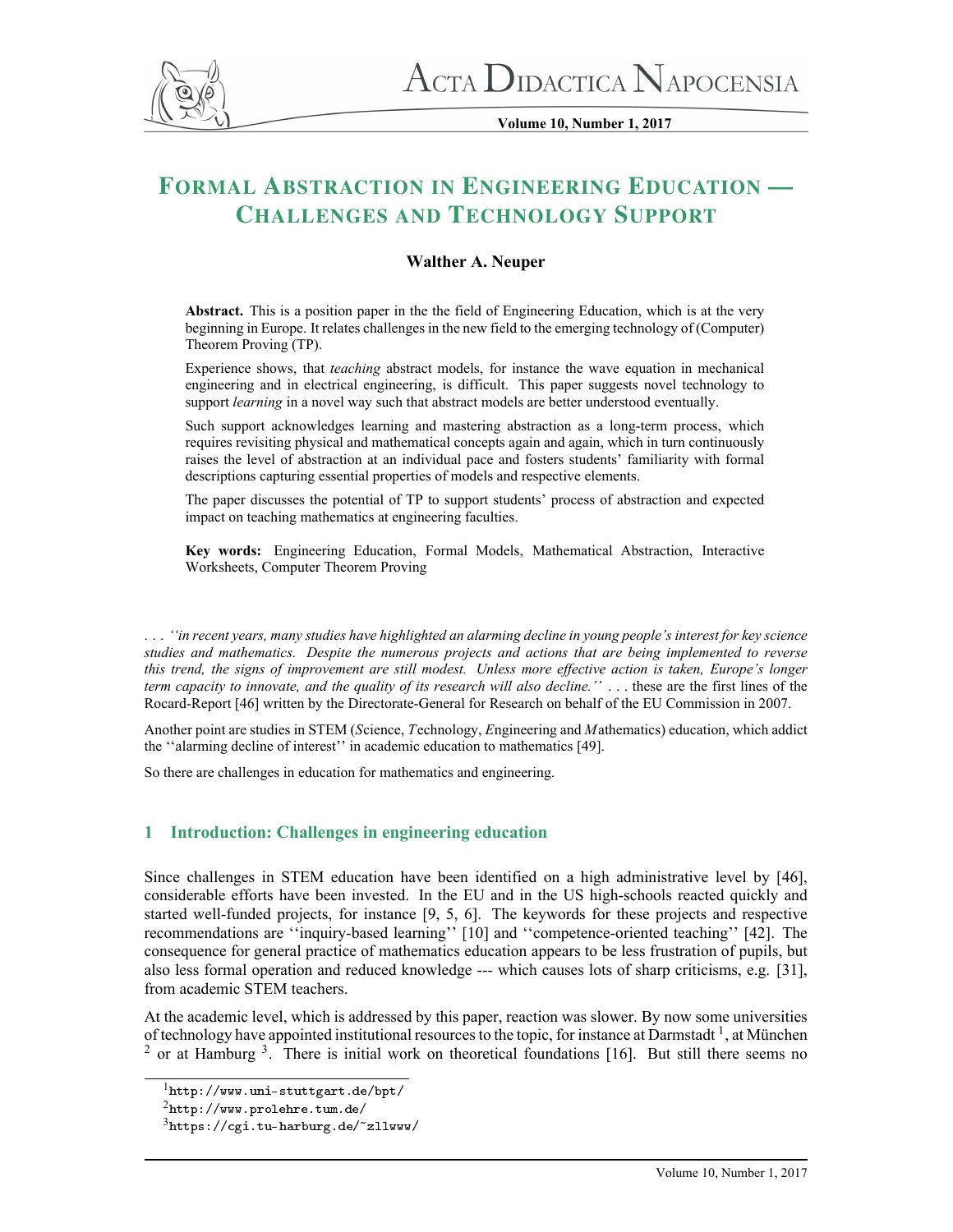literature to specifically address teaching applied mathematics at the academic level. So the paper starts more or less from scratch.

## **Reality and formality**

Bruno Buchberger in [18] describes the rôle of mathematics in science and generally in history of mankind (see Fig.1).



Figure 1: The róle of reality and formality, B. Buchberger [18].

There is a yellow line between the real world and the world of formal models in mathematics: the former is accessible by our senses, our actions in this world are governed by (hopefully) common sense --- where the latter is accessible by thought only and governed by formal logic.

One should not forget a major motivation for starting the great European development of mathematics in the age of enlightenment: Pascal, Descartes, Newton, Leibnitz and further hundreds of bright minds developed their thinking as a means against political and clerical power --- self-restriction to the pure laws of thinking should break traditions. So one hardly can overestimate the challenge posed to humans in learning this kind of thinking.

Nowadays mathematical reasoning in science and technology is considered more trustworthy than common sense, this kind of reasoning is what mathematics distinguishes from other disciplines. Mathematical reasoning has been consolidated into formal logics during the last fifteen decades. And during the last five decades mathematical reasoning has been mechanised in computers (the respective technology will be introduced below and it will be debated, if such mechanisation can help in learning).

So a first aspect of the challenge is: *mathematical reasoning is necessarily* very different *from common sense and students have to learn this different kind of reasoning.*

# **Formal models and levels of abstraction**

Formal models in engineering are composed from simpler elements, some of which are basic physical concepts and some of which are mathematical objects.

**Physical concepts** are more abstract than frequently noticed. For instance, the notion of "velocity" seems clear for everyone, but "instantaneous velocity" already involves the mathematical notion of "limit". The level of abstraction increases with notions like "acceleration". A student learns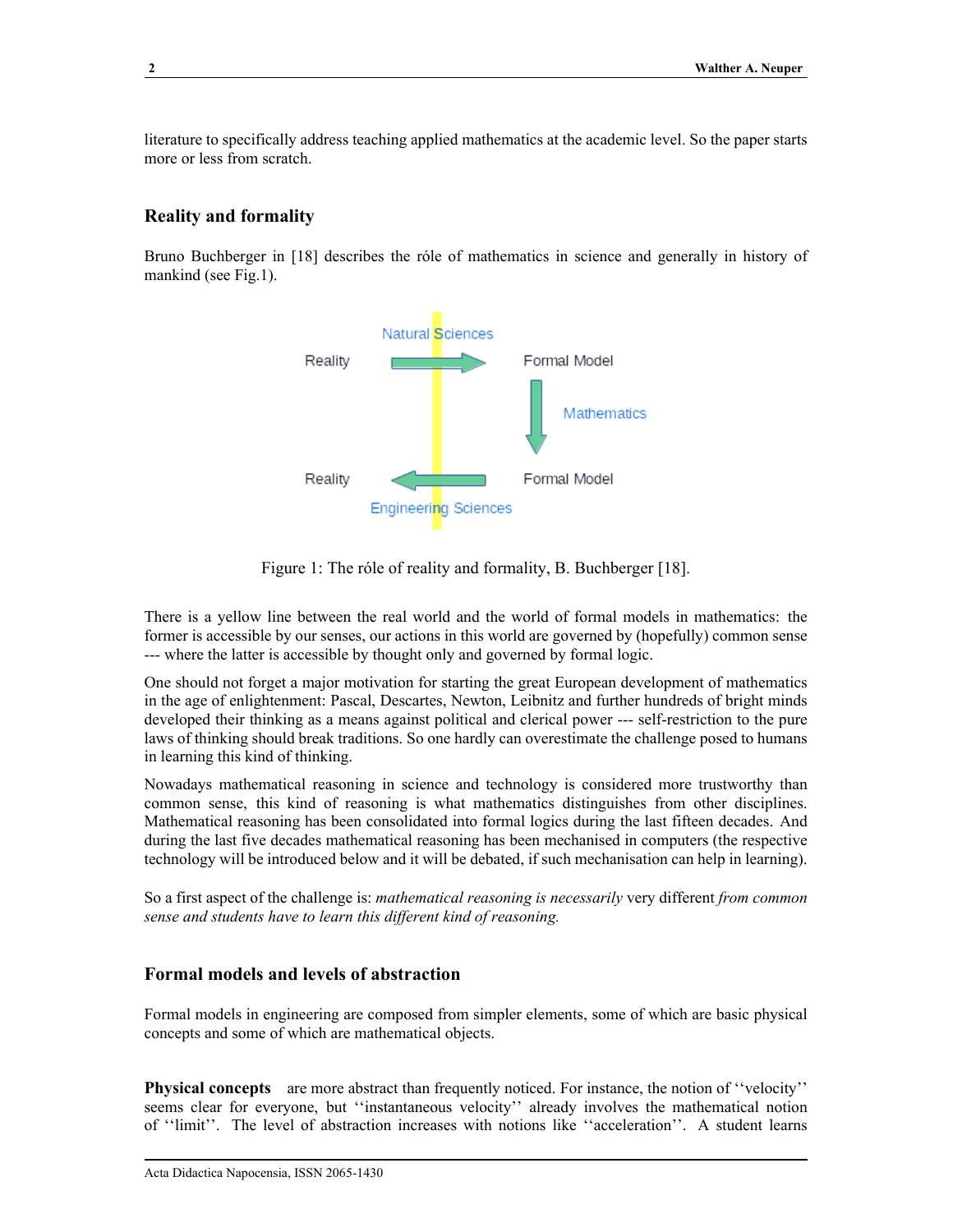$\overrightarrow{F} = m\overrightarrow{a}$ , the second law of motion. But what is really required in order to tackle engineering problems is understanding interdependencies like:

$$
s(t) = \frac{g}{2} \cdot t^2
$$
  
\n
$$
s'(t) = g \cdot t
$$
  
\n
$$
s''(t) = g
$$

Thus, comprehension of essential properties of "acceleration" appears impossible without formal representation of such properties. Intuitive understanding of "velocity", "acceleration", etc is supported by experiments and concrete experience in early physics education. And on the other hand farmiliarity with abstract formal representations appears equally important in order to understand formal models in engineering.

**Mathematical objects** and respective abstractions are concern of wide-spread efforts in didactics of mathematics; so there are more details about levels of abstraction. The notion of "function" serves as an example:

- 1. The concept of "function" is introduced in early mathematics education at high-school. Even in academic settings intuitive and sensual introductions are successful [22]. But here we assume an introductory course in some engineering studies, where "function" is introduced as a specific relation and illustrated by several examples.
- 2. Later in the course the concept is extended by "function composition"; for the purpose of consolidation "composition" is exemplified by chaining  $f(x) = x^2$  and  $f(x) = \frac{1}{x}$  with linear functions and observing translation, extension and compression of the typical graphs. A notion of ``function'' as ``pointwise application'' in Pt.1 is sufficient for this second level; but the formal notion of "identity" comes in.
- 3. An analysis course introduces ``differentiation of functions''. Here, in particular with respect to the "chain rule", a more abstract concept of "function" is helpful: if comprehended as an object with certain properties, this would help to see invariants with respect to "composition" and to better understand notion and notation of the chain rule.
- 4. Later the analysis course introduces differential equations; now a fairly abstract concept of ``function'' is required to comprehend solutions as specific classes of functions, for instance for the wave-equation.
- 5. Below we shall consider an advanced course in mechanics which introduces the two-massoscillator [47] based on the wave-equation.
- 6. Finally, at the high-end of abstraction, assume the notion of ``function'' as a prerequisite for teaching "Formal Methods" [13] (probably a not so hypothetic assumption, as soon as this might be requested by industry in the near future). At this level students must have a firm and confident concept of "function" in formal representation.

These points constitute increasing levels of abstraction during a student's learning process. Without anchoring notions in human intuition during early phases of education on the lower levels abstraction, such notions become useless.

Whether students have a useless notion of "function" cannot easily be assessed in an examination: they learn the wording of respective abstractions by heart, they also copy how to positively accomplish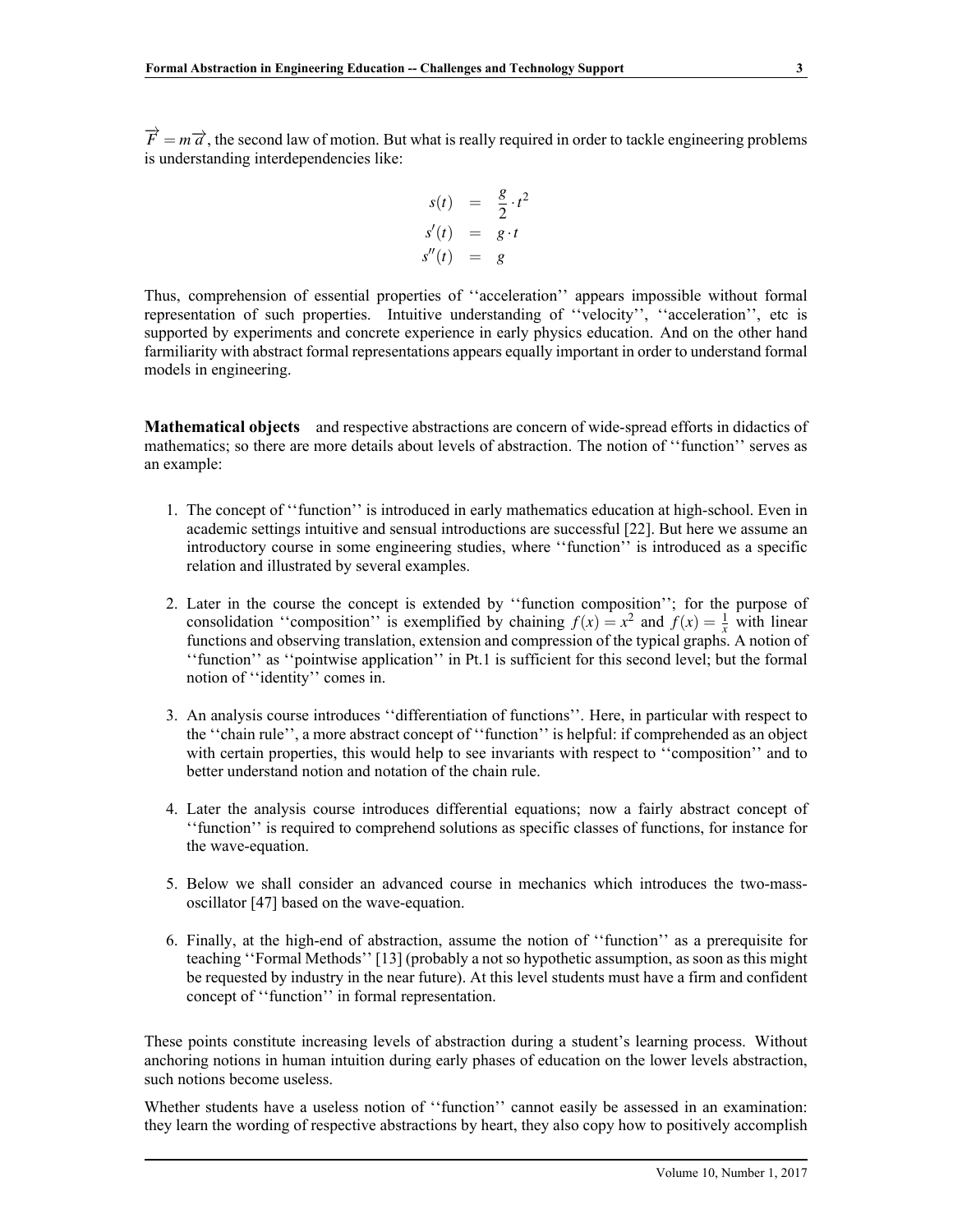certain tasks --- but is the notion really firm enough to comprehend Pt.5?<sup>4</sup> Apparently, the abstraction as "specific relation" from Pt.1 needs to be specifically related to all other points.

So a second aspect of the challenge is: *models consist of elements, which are comprehensible at different* levels of abstraction*, where lower levels should not be skipped.*

### **Understanding comprehensive models**

Now let's give an example of how physical concepts and mathematical objects are composed to a comprehensive model. The example problem below involves the wave equation, applied to an engineering problem, the two-mass-oscillator [47].p.122 for masses *m*. Given the forces in Fig.2, the problem is to determine a spring constant for a spring between the two masses such, that the system shows no vibration to the outside (for further details see the running example in [39]):

 $F_{c1}$   $F_{c2}$   $F_{c2}$   $F_{c3}$   $F_{c3}$ 

Figure 2: System with two oscillating masses ©W.Steiner 2015 [47]

A student solving this problem either takes a formula describing the spring constant from somewhere *or* (re-)constructs the model from scratch. In the latter case the forces exerted by springs,  $F_{c1}$  and  $F_{c2}$ , are determined by the space-time functions of the masses,  $x_1(t)$  and  $x_2(t)$ , and by the spring contants  $c_1$ and  $c_2$ :

$$
F_{c1} = c_1 x_1, F_{c2} = c_2 (x_2 - x_1), F_{c3} = c_1 x_2 \tag{1}
$$

The forces exerted by the dampers (with damping factor *d*) involve a derivative:

$$
F_{d1} = d\dot{x}_1, F_{d2} = d\dot{x}_2 \tag{2}
$$

The law of dynamics, that mass times acceleration equals the sum of all forces, gives the following equations:

$$
m\ddot{x}_1 = -F_{c1} + F_{c2} - F_{d1} \ \wedge \ m\ddot{x}_2 = -F_{c2} - F_{c3} - F_{d2} + F \tag{3}
$$

And now a student has to operate formally (without any imagination for the involved elements !) and substitute (1) and (2) into (3) in order to get the equation (the further steps are shown later).

In these operations the two functions  $x_i(t)$ ,  $i = 1..2$ , and their respective derivatives  $\dot{x}_i$  and  $\ddot{x}_i$  are formal objects, with certain formal operations allowed upon them --- in order to do this, a student needs firm familiarity with formal representation of objects and operations --- while a notion of function as ``pointwise application'' (Pt.1 and Pt.2 on p.3) would interfere with understanding (and constructing) the model: A student needs a range in levels of abstraction wide enough to have the freedom to drop too concrete levels ob abstraction. Dropping details is **economy of thinking** required in dealing with complicated matter.

So a third aspect of the challenge is: *models can be complex such that understanding them requires to focus essential properties (most precisely represented formally) and to* drop details*.*



<sup>&</sup>lt;sup>4</sup>If an abstract concept has only be learned by heart, this will turn out in later mathematics or engineering courses; however, in other studies such useless learning may remain undiscovered more often --- this might be a reason, why education in mathematics is critisised as unsuccessful more than in other subjects.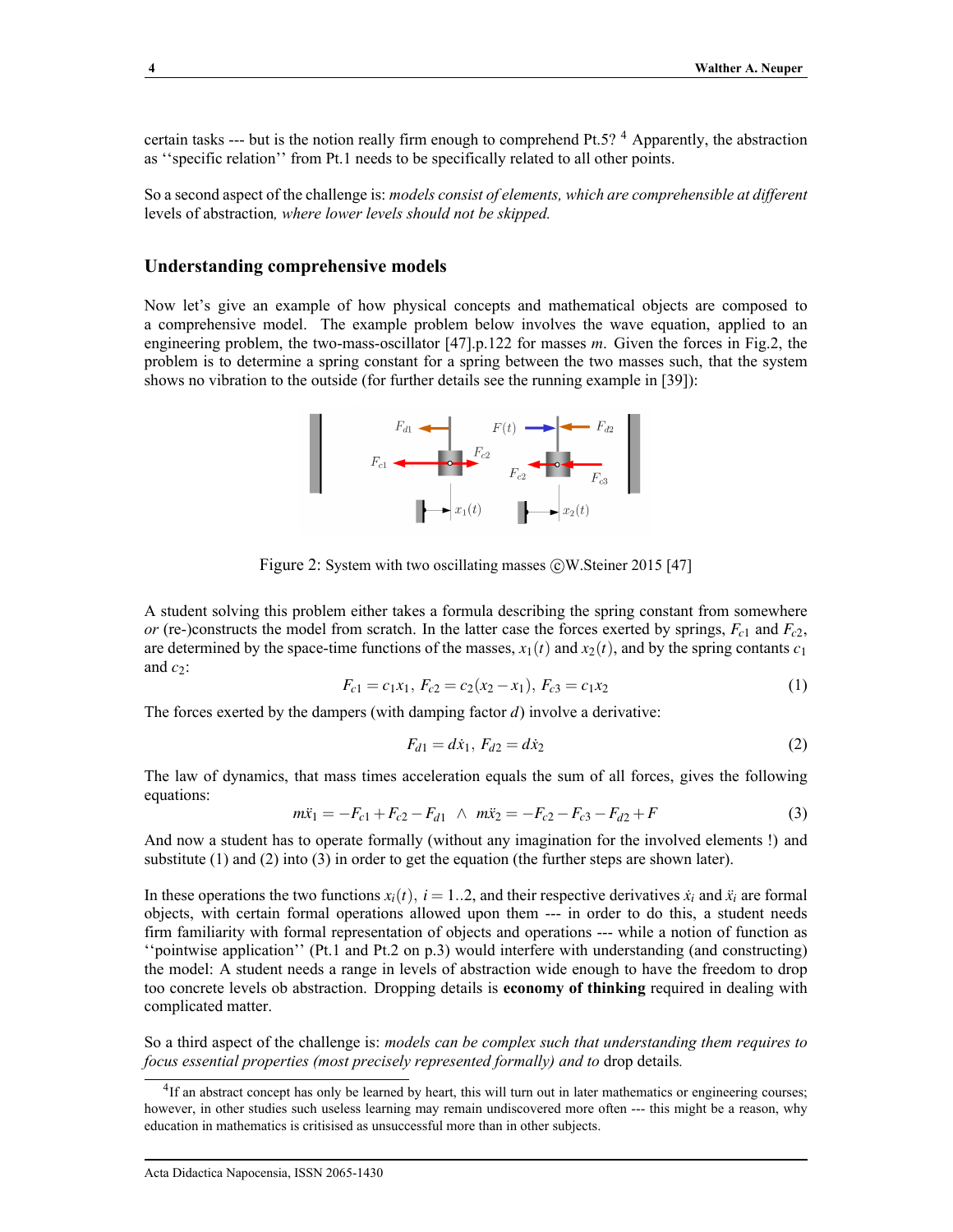The science of mathematics continuously develops higher levels of abstraction, and so do engineering sciences when applying mathematics. It took about two thousand years until mathematics was abstracted to formal logic, such that foundamental problems of mathematics, e.g. Russel's paradox, could be mastered reliably. However, it took not much more than a half of a century to mechanise formal logic in computers --- this is addressed in the subsequent section.

# **Systems that explain themselves**

Theorem Proving (TP) on computers started with AutoMath [36] in 1967, i.e. as early as Computer Algebra. However, computation could be made usable easier than interactive proving. Nevertheless, currently TP begins to intrude into mathematics and specifically into Formal Methods [13] in engineering disciplines.

The subsequent discussion, how to understand TPs as "systems that explain themselves" uses the HOL family of TPs [27, 28, 11] as an example, in particular the TP Isabelle [40] as the conceptual and technological base of examples in this paper.

These TPs are **self-contained** in a very precise way: they comprise several layers of languages, where one layer justifies the next higher level on the firm grounds of formal logic. At the bottom there are the axioms of natural deduction [45].

So formulas justify formulas in TP and that is quite natural, it just reflects self-referentiality of human language as illustrated by an example, a calculation simplified in an obvious way:

12345 · 167 − 12345 · 67 = 12345 · (167 − 67) = 12345 · 100 = 1234500. These numbers can be considered as words and then the reader might discuss with someone else, why some specific usage of words is smart, or is correct or whatever --- in such a discussion the reader uses words to talk about other words (the numbers), so words are used to explain words.

TP does the same on a rigorous formal level, all the knowledge is *deductively complete*: each definition, lemma, theorem or proof is mechanically deduced from first principles (the axioms of logic).

For instance, in case the above calculation is done in TP, the numbers are represented as logical entities <sup>5</sup> and correctness is justified by applying theorems mechanically, for instance the theorem  $a \cdot b - a \cdot c = a \cdot (b - c)$  for integers. And theorems like this one are proved correct mechanically in TP by using the laws of formal logics, which again are represented by formulas. So we have several levels of formulas: numbers, theorems, proofs and laws of logic, where one level formally justifies the next one.

In Isabelle mechanisation of mathematics [2] and of applied mathematics [1] is promoted by an increasing worldwide community at great speed; the coverage of mechanised mathematics exceeds the scope of introductory courses at engineering faculties already.

## **Some initiatives and prototypes**

Since TP-based educational software still appears as an outsider, some initiatives and prototypes are briefly introduced here.

<sup>&</sup>lt;sup>5</sup>In fact, in Isabelle clicking on " $\cdot$ " leads to the definition of group, semigroup, etc. And clicking on "*int*" leads to the construction of integers from naturals by the equivalence relation  $(a,b) \approx (c,d) \leftrightarrow a+d=b+c$ , to the proofs that integers constitute a ring, etc.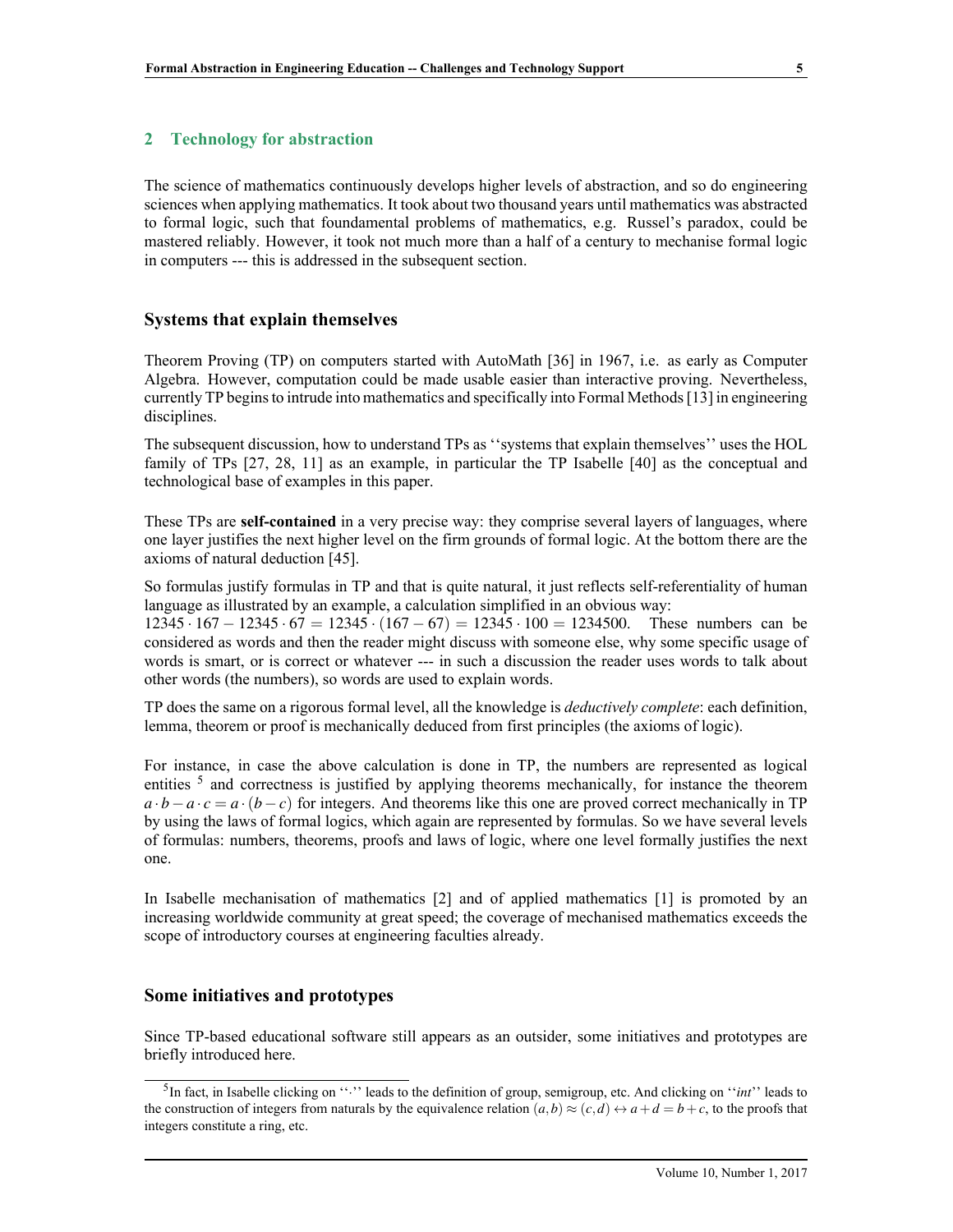**IMPS** [25] *``is an Interactive Mathematical Proof System intended to provide organizational and computational support for the traditional techniques of mathematical reasoning. In particular, the logic of IMPS allows functions to be partial and terms to be undefined. [. . . ] One of the chief tools of IMPS is a facility for developing formal proofs. In contrast to the formal proofs described in logic textbooks, IMPS proofs are a blend of computation and high-level inference. Consequently, they resemble intelligible informal proofs, but unlike informal proofs, all details of an IMPS proof are machine checked.''*[24]

IMPS is definitely beyond prototype status, rather, it provided early contributions to include computation into TP, to adapt to the needs of mathematicians and to learning mathematics [23]. However, since IMPS emphasises formal proof, the system cannot address major parts in present STEM education.

**E-Math** builds upon a specific representation of applied mathematics [8] and in 2011 started an ambitious project in Baltic countries. *``A resource centre is set up that serves as an innovation and development platform for mathematics education and e-learning (the E-math center). The center provides support for teachers by distributing study material, organizing teachers education courses, and providing software tools. Experiences and best practices are shared and new methods and tools disseminated among the user community. The E-math center also provides a standardized platform for providing added value services, creating an attractive business market for mathematics, physics, computer science, and engineering education.''*[7]

The E-Math software uses the TP PVS [43] and plans to proceed to Isabelle. Since a major sponsor (Nokia) dropped out, the project's development slowed down.

**Geometry Provers** have surprisingly many implementations in prototypes for educational geometry systems[29, 35, 44] and in well established systems[30, 15], where the latter, GeoGebra, resides at University of Linz and is the software used worldwide most in mathematics education.

Geometry plays an important rôle in many curricula: the intuitive representation of problems and the evidence of solutions is in contrast to formal mathematics. So geometry is considered most appropriate to introduce mathematical proof. In this line geometry provers, as tools relying on formulas, are hidden behind the scenes and try to prove conjectures stated by users.

Presently the situations is unsatisfactory, in particular, because the (automated) provers build upon axioms of geometry, which are not appropriate for students. Important work to provide axioms close to human intuition has been done by [48], respective implementation is pending.

**The** *Isac***-Prototype** is a piece of software under construction, which implements all features addicted to TP-based software in this paper. The primary contribution to such systems is Lucas-Interpretation [37, 38]. Appropriateness to STEM education is discussed in [39] and the state of ongoing development can be retrieved from [3].

## **Abstraction as a process**

 $§1$  gave a list of levels in abstraction for the notion of "function". The respective points Pt.1..6 are not only a sequence of material presented one by one scattered over several courses, rather, the points involve a cumulative process of individual learning.

For instance, for "function composition" in Pt.2 a "pointwise operation" concept is still sufficient, where "function" is experienced as a statement of how to calculate *concrete* values (in the codomain) from *concrete* arguments. However, understanding the chain rule is difficult, if the "pointwise" operation'' concept is still predominant. Higher abstraction to a class of objects would be helpful; a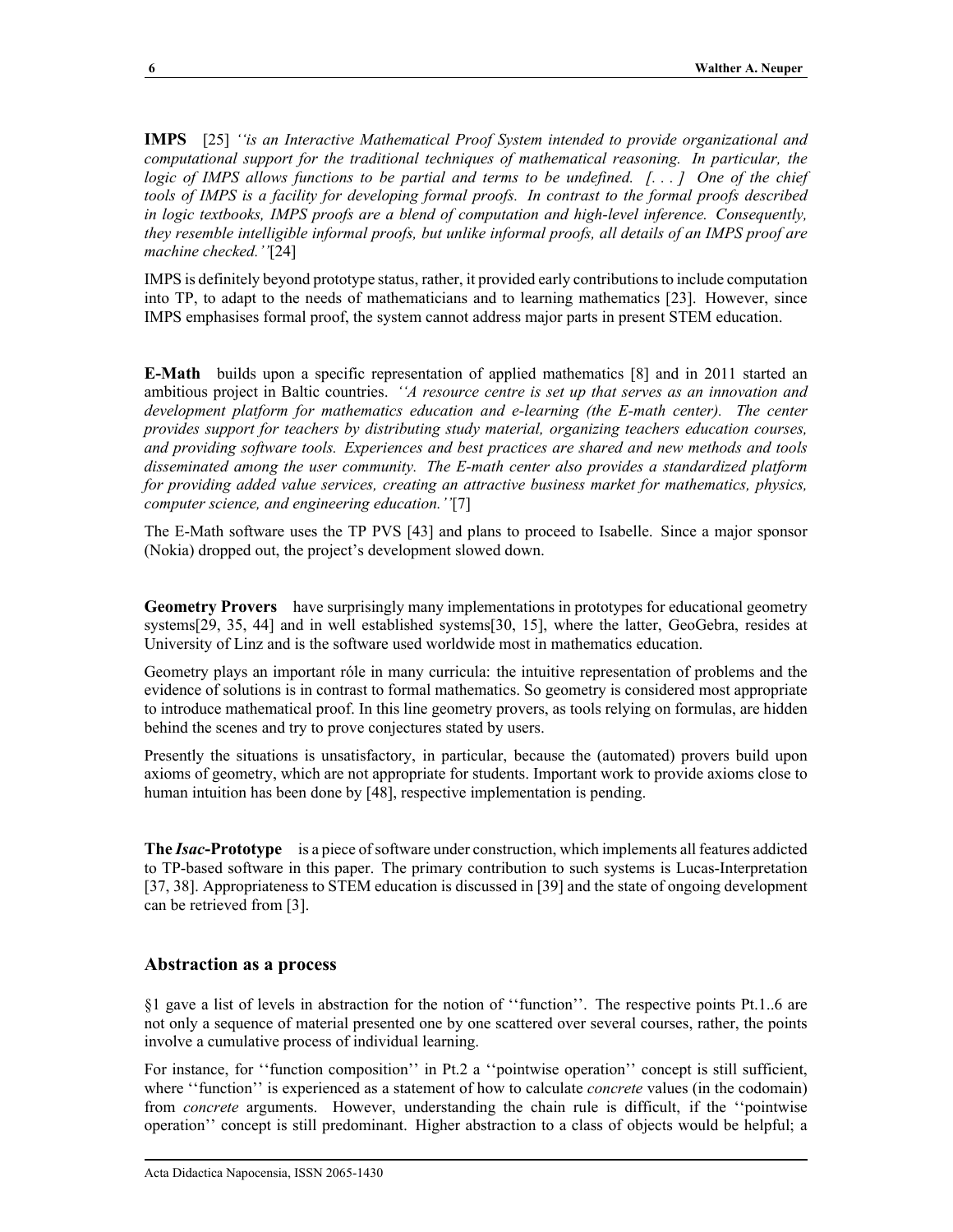class, which contains a neutral element (the identity function), where not all operations are commutative, etc.

Theories of abstraction in mathematics education [34] confirm the example with ``function'': it begins with examples, with sensual experience by gestures --- and [33] says: *'abstract[...]* mathematical *objects need to be linked to [. . . ] empirical concepts if their learning is to be meaningful''*.

Particularly instructive is the RBC-model [21], which identifies three observable epistemic actions constitutive for the emergence of a new abstract construct: *``recognizing (R), building-with (B) and constructing (C). Recognizing refers to the learner realizing that a specific previous knowledge construct is relevant in the situation at hand. Building-with comprises the combination of recognized constructs, in order to achieve a localized goal such as the actualization of a strategy, a justification or the solution of a problem. The model suggests constructing as the central epistemic action of mathematical abstraction. Constructing consists of assembling and integrating previous constructs by vertical mathematization to produce a new construct. [. . . ] the construct becoming freely and flexibly available to the learner [. . . ] pertains to consolidation.''*.

The long-term nature of increasing abstraction in the process of learning [26] is particularly stressed: *``Consolidation is a never-ending process through which students become aware of their constructs.''* [21].

Increasing abstraction is a crucial point of teaching. That assessment of students' abstractions is difficult, that has been mentioned in  $\S1$ : If teaching abstract objects and abstract properties in math (like in other disciplines) should not cause students to learn the teacher's wording by heart, then there need to be a varity of abstractions: for instance adding to Pt.1..6 on p.3 permutations as ``functions''.

Another need is suggested by the psychological theories cited above, active operation done by students; this is discussed in the subsequent section.

### **Interactive operation fostering abstraction**

In order to prepare students for independently solving problems in engineering, the crucial question is, how to create learning situations, where they actively manipulate mathematical objects, where they can work as indepentently as possible in order to ask their individual questions, where they get answered their questions, where trial&error learning is possible in an efficient way, which make students prepared to tackle comprehensive models as introduced in  $\S1$  eventually.

The above cited theory [21] emphasises *``constructing as the central epistemic action of mathematical abstraction''*.

This paper's main point is, that "constructing" is most appropriately supported by a system, that guides students through stepwise problem solving, that suggests a next step if the student gets stuck.

And if such a system is a "system that explains itself", then all explanations are available, which can be gained from mechanical justification: each object is rigorously deduced from another one (finally from the axioms of formal logic), different language layers justify each other (mechanised problem specifications motivate problem solutions, theorems justify formula transformations, etc).

The latter kind of justification is illustrated by a Solution of the problem stated in  $\S1$ :

21 Problem [determine, 2-mass-oscillator, DiffEq]: 211 Specification: 212 Solution: 2121 **forces of springs** 2122  $[F_{c1} = c_1x_1, F_{c2} = c_2(x_2 - x_1), F_{c3} = c_1x_2]$ 2123 forces of dampers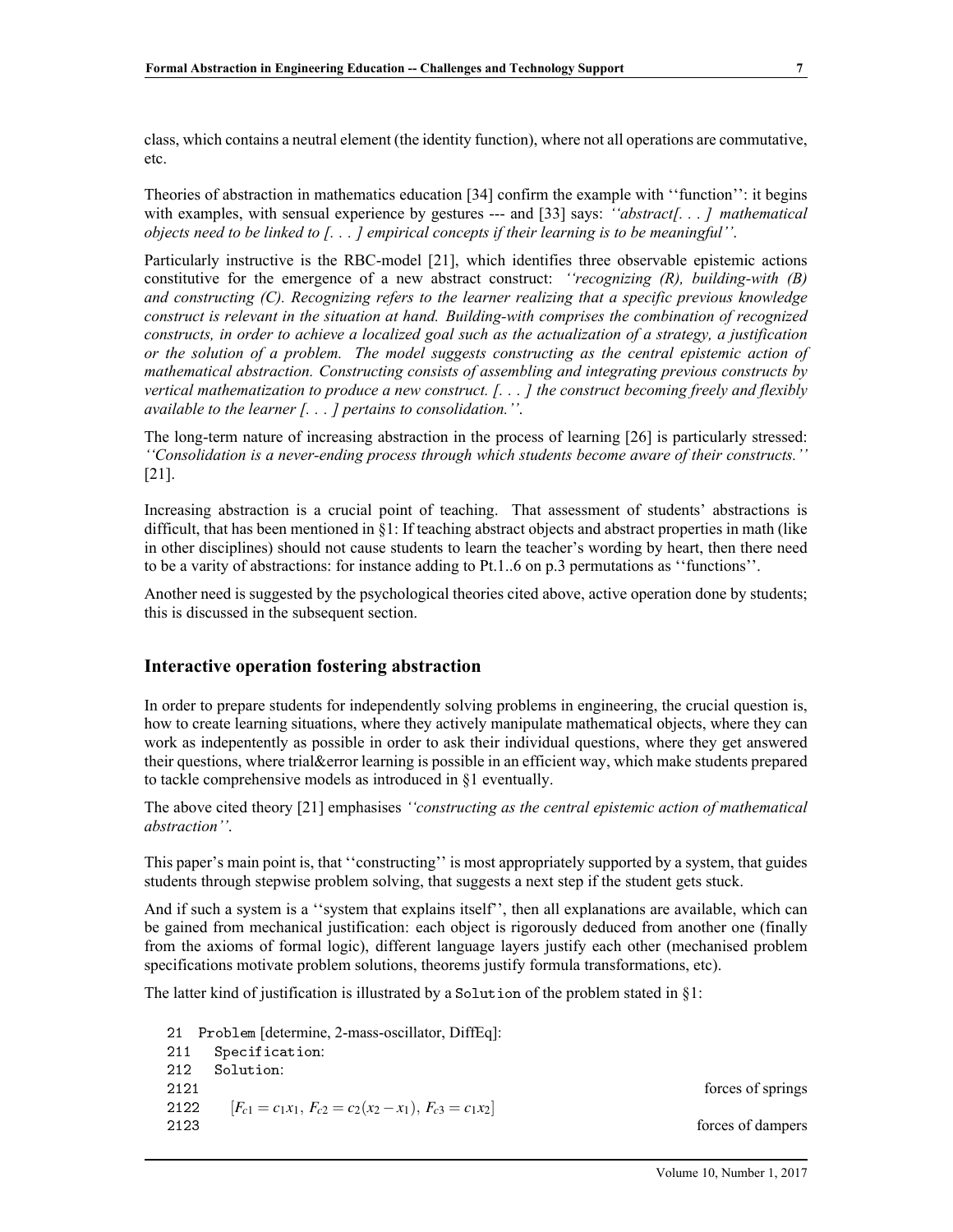2124 
$$
[F_{d1} = d\dot{x}_1, F_{d2} = d\dot{x}_2]
$$
mass times acceleration equals sum of all forces  
\n2126 
$$
[m\ddot{x}_1 = -F_{c1} + F_{c2} - F_{d1}, m\ddot{x}_2 = -F_{c2} - F_{c3} - F_{d2} + F_2]
$$
  
\n2127 Substitute  $[F_{c1}, F_{c2}, F_{c3}, F_{d1}, F_{d2}]$   
\n2128 
$$
[m\ddot{x}_1 = -c_1x_1 + c_2(c_2 - x_1) - d\dot{x}_1, m\ddot{x}_2 = -c_2(c_2 - x_1) - c_1x_2 - d\dot{x}_2 + F_2]
$$
  
\n2129 
$$
[m\ddot{x}_1 + d\dot{x}_1 + c_1x_1 - c_2(x_2 - x_1) = 0, m\ddot{x}_2 + d\dot{x}_2 + c_2(x_2 - x_1) + c_1x_1 = F_2]
$$
  
\n212b switch to vector representation  
\n212c 
$$
\begin{pmatrix} m & 0 \\ 0 & m \end{pmatrix} \begin{pmatrix} \ddot{x}_1 \\ \ddot{x}_2 \end{pmatrix} + \begin{pmatrix} d & 0 \\ 0 & d \end{pmatrix} \begin{pmatrix} \dot{x}_1 \\ \dot{x}_2 \end{pmatrix} + \begin{pmatrix} c_1 + c_2 & -c_2 \\ -c_2 & c_1 + c_2 \end{pmatrix} \begin{pmatrix} x_1 \\ x_2 \end{pmatrix} = \begin{pmatrix} 0 \\ F \end{pmatrix}
$$
  
\n22 
$$
\begin{pmatrix} m & 0 \\ 0 & m \end{pmatrix} \ddot{x} + \begin{pmatrix} d & 0 \\ 0 & d \end{pmatrix} \dot{x} + \begin{pmatrix} c_1 + c_2 & -c_2 \\ -c_2 & c_1 + c_2 \end{pmatrix} x = \begin{pmatrix} 0 \\ F \end{pmatrix}
$$

The justifications in the above Solution (for the Specification see [39]) are shifted to the right margin. Some of them are concerned with geometric intuition, e.g. 2121..2122 or with laws of physics, e.g. 2123..2126; [39] discusses how *Isac* deals with these.

Here we focus steps which are concerned with abstract operations, in particular the steps 2127 Substitute and 2129 Rewrite\_Set: these steps operate on functions  $x_1, x_2 \ldots x_1, x_2$  in a completely abstract way, while sensually based experience with the notion of "function" cannot help at all --abstraction to objects with properties of "algebraically closed field" appears more helpful at this point  $^6$ .

So: How prepare students for such abstraction? How make them familiar with abstract notions? How foster students' confidence in operating on an abstract formal level?

This papers' answer is: Use TP-based "systems that explains themselves" from the very beginning, from calculations like the one introduced in §2,  $12345 \cdot 167 - 12345 \cdot 67 = 12345 \cdot (167 - 67) =$ 12345 · 100 = 1234500. Firstly students will experience, that each formula transformation is justified by a theorem, e.g. the first step above by  $a \cdot b - a \cdot c = a \cdot (b - c)$ .

Later, in some other course, students will hear about groups; such abstraction might overwhelm a student initially, but if experiencing the same kind of formal justification again and again (always connected with the notion of "groups") students will get familiar with abstract formal operation. And an alert teacher won't miss opportunities to point at certain abstraction (all of which are available under the surface of a TP-based system) during his classes.

The reader also might note an example for "economy of thinking" in step 212b..212c, the switch to vector notation in order to simplify the appearance of the differential equation. [47] goes even further and writes  $M\ddot{x} + D\dot{x}_2 + Cx = F(t)$ .

So: The long-term process of abstraction discussed in  $\S 2$  and confirmed by theory, e.g. [26, 21], is most appropriately supported by self-contained systems, by "systems that explains themselves".

#### **3 Expected impact of self-containedness**

TP-based systems are self-contained as mentioned above --- is respective interpretation as ``systems that explains themselves'' justified? What can be expected for educational practice?

<sup>6</sup> The ultimate level of abstraction for a mathematical object is: their meaning, the semantics, is given by the formal operations applicable to the object and by the properties of these operations.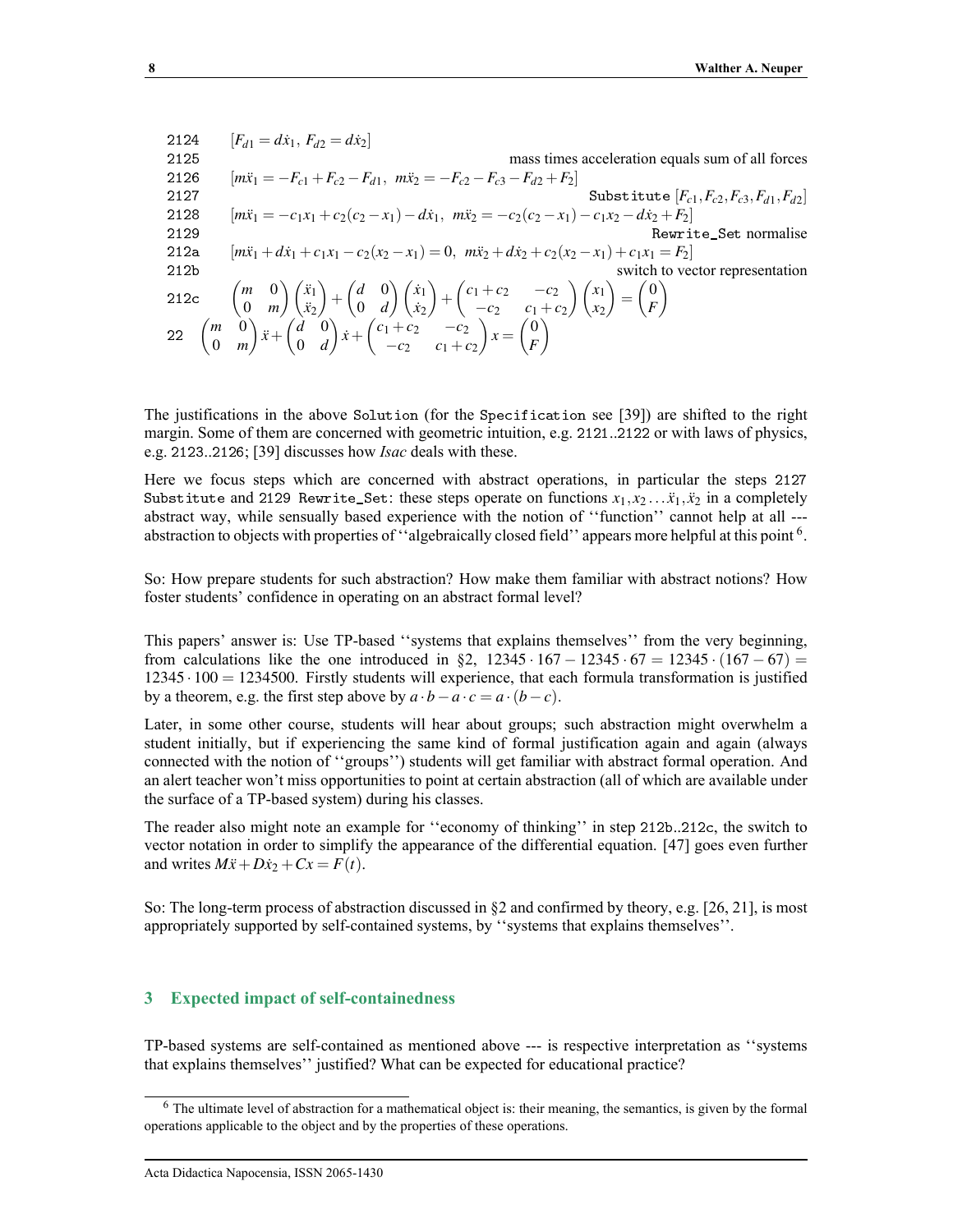## **New standards for educational software**

This first answer to the above questions clarifies, what one can expect from educational systems, which exploit the conceptual and technological strengths of TP. In particular coverage of essential parts in doing mathematics (see  $\S2$  on p.5) and ability to foster abstraction by interaction (see  $\S2$  on p.7) allow to postulate novel standards in software for STEM.

**A student can rely on the system** that wrong steps in construction of a problem solution are rejected<sup>7</sup>. This is a big step forward, since Computer Algebra Systems just deliver a final result without showing intermediate steps. And they are designed such, that they deliver some result anyway. If not possible, for instance, if there is no closed solution to an integral, it just returns the input; or it drops some solutions of an equation.

Such behaviour is appropriate for experts, who know what they do and what the limitations of their software tool is --- but it is inappropriate for educational software: a student wants to learn applied mathematics, doesn't know the system and wants to get reliable feed-back from the system, whether she or he is correct or not.

**All phases of problem solving are covered** as shown by the example with the wave equation --- this is a consequence of TP's coverage of mathematics' essentials; the following phases can be identified:

- **-** The **modelling phase** translates a problem into formulas. The problem might be stated by a text, a figure (e.g. Fig.2) or other representations. The result of this phase are elements filled into Given and to Find; this involves understanding the problem (probably without knowing a solution, so far --- an important separation of concerns); so a TP-based system can help using data hidden behind the scenes. [39] postulates a graphical input tool for this kind of examples.
- **-** The **specification phase** relates the data input so far to models (called Problems in the example) already present in a TP-based system. There are three dimensions of knowledge:
	- *Theories* define the notions involved in problem descriptions and in problem solutions; Isabelle's theories can be viewed at [1, 2] together with all proofs.
	- *Problems* capture the formal Specifications; one can expect respective domain-specific libraries in the future [14], which assist engineers in addition to libraries of methods..
	- *Methods* describe how to solve a problem. [38] describes a programming language, which works on Isabelle theories and problems ins the *Isac*-prototype..

The specification phase deals with arrangement of the elements of the three knowledge dimensions and aligns sub-problems in a sequence [4].

**-** The **solve phase** finally creates the steps towards a solution of the problem; the steps include respective justifications, can be formulated as free as possible and can even be suggested by the TP-based system [38].

The phases are highly intertwined: modelling with specification, and the solve phase recursively enters modelling and specification for sub-problems.

**All levels of abstraction are mechanised** in a TP-based system. For instance, the wave equation as an abstract model for the two-mass-oscillator [47] allows to identify levels of abstraction as follows:

The opposite cannot be guaranteed: that a correct step towards a solution is acknowledged by the system  $-$ -- the system's knowledge might by limited such that a specific step cannot be derived from the logical context.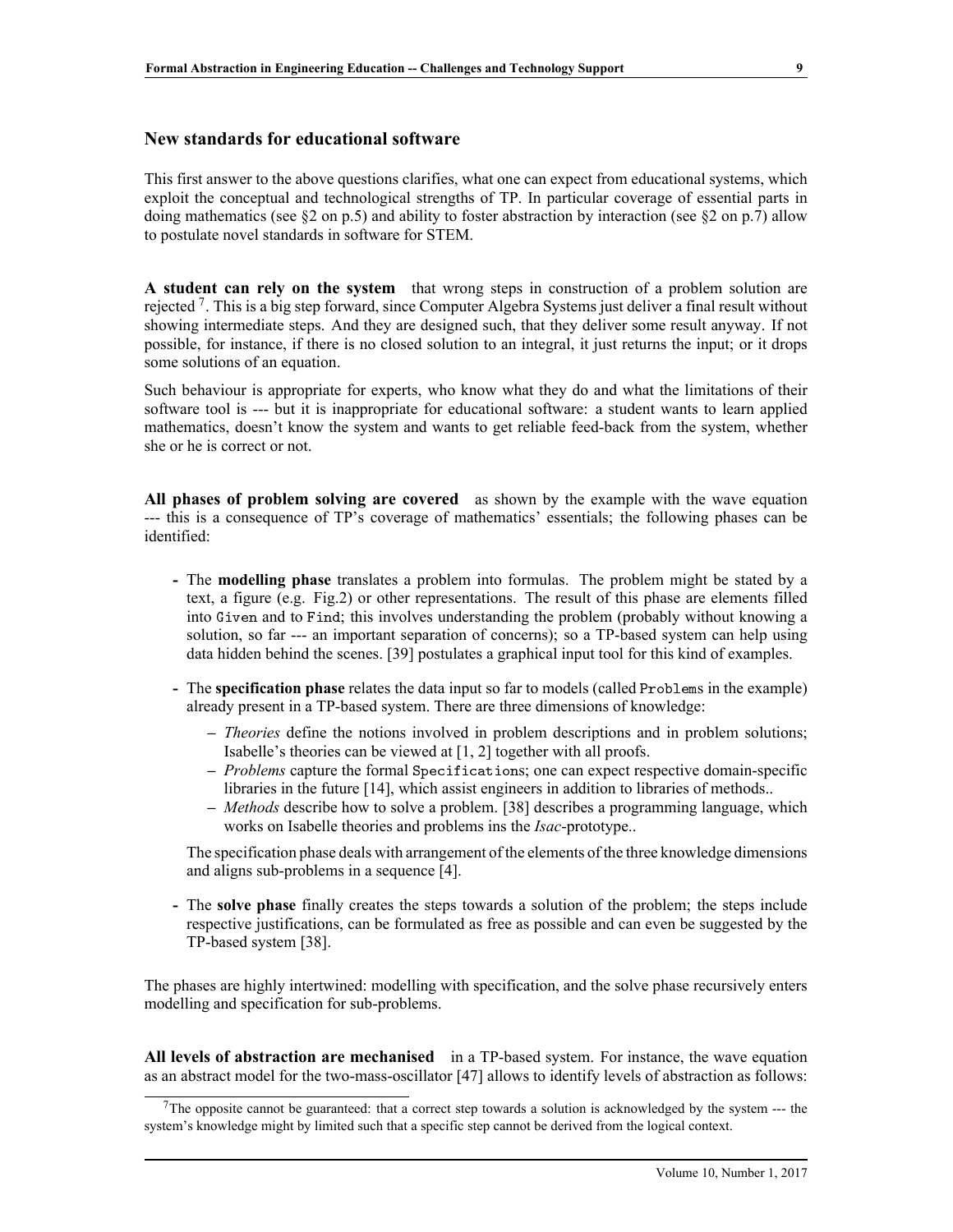- (1) An appropriate TP-based implementation can animate a dynamic model --- this is a concrete representation of the model (see for instance [32]): The student sees two masses oscillating, and probably gets an idea of the two modes of oscillation (oscillating in the sam direction -- system vibrates / oscillating in opposite directions -- non vibrating system) superimposing each other.
- (2) At a first level of abstraction the student can consider numerical input and output of subproblems and experiment with different values.
- (3) The next level of abstraction is given by the symbolic representation of the subproblems, e.g. the differential equation with coefficients reflecting attenuation according to spring constants.

These three levels of abstraction can still be covered by use of an Algebra System for certain subproblems. [39] shows how these levels are accessible in a TP-based system, in particular, how a student can switch between (2) and (3). However, the subsequently following levels are only accessible by TP-based systems.

- (4) Open subproblems in order to see intermediate steps including justifications.
- (5) Review the justifications given by laws of physics. The justifications are referenced mechanically, the reference can optionally contain multi-media explanations.
- (6) Review the justifications given by theorems of mathematics. Theorems are accompanied with their proofs, so even these could be investigated.
- (7) Herewith interests of engineers might by satisfied; a ``pure'' mathematician, however, might go further until the axioms of the underling logic are reached --- this is indeed possible with so-called LCF-style provers.

The major opportunity to learn efficiently is here, that students are free to switch from one level of abstraction to the other at any subproblem and at any time.

**Decomposition and construction are available in parallel,** another feature which fosters abstraction. According to §2 on p.6, abstraction involves: *recognising* details of knowledge, *building-with* identifies problems, methods and theories and *constructing* arranges them to a sequence of sub-problems solving the main problem eventually.

So, switching the perspective from details to survey and vice versa, is essential --- and this is best supported by a system, which represents a problem Solution as a tree (see p.7), where each branch can be collapsed or expanded.

Decomposition and construction are also available in a more literal sense: The system can calculate the problem solution automatically and the student can study the details (decomposition) or the student constructs all steps with the feed-back and help from the system (construction).

**Concrete examples and abstract concepts are connected** --- in a straight forward way: For instance, the calculation on p.7 comprises differentiation as a sub-problem. For an exercise in an introductory course the calculation can be done automatically by the system until differentiation begins; then the system enforces step-wise interactive solution of the sub-problem and upon successful completion of the sub-problem, the system continues automatic calculation until the final result.

Students can be satisfied, that they have solved the sub-problem (and accomplished the exercise); but they are also free to look into the rôle of differentiation within the highly abstract concepts involved --- an early offer to consolidate abstraction (and an answer to the question: "What for do I learn differentiation?").

And when teaching the wave-equation, teachers need not repeat differentiation and other basics: the TP-based system is ready to support repetition --- as it is ready to consolidate abstraction at any occurrence of a concept.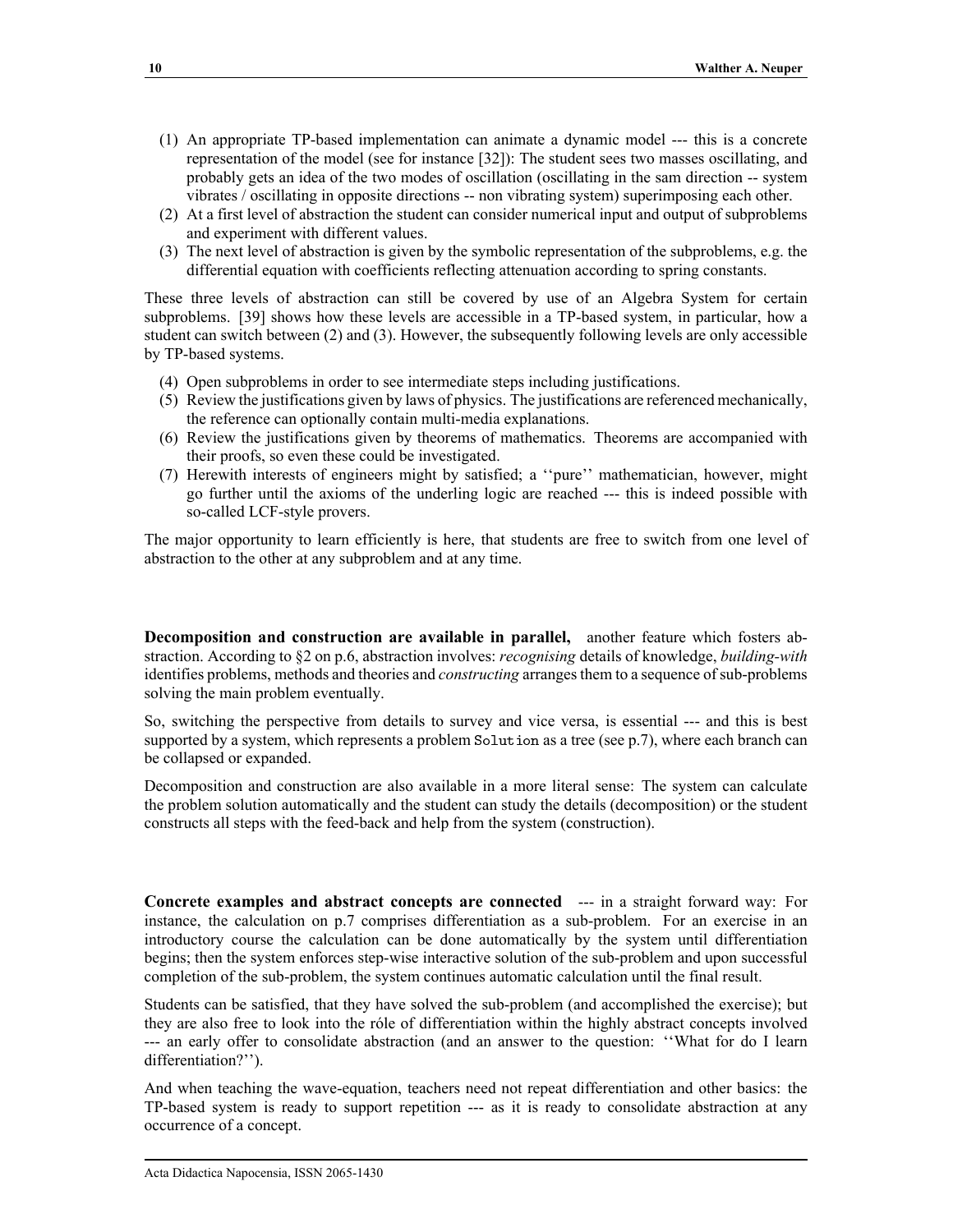## **Advances for teaching and learning**

Novelty of software features induced by TP-technology will establish advantages for both, for teaching as well as for learning. One can expect, that details will become clearer the more of the user requirements <sup>8</sup> are implemented and the more educators use TP-based software in practice. But general trends are visible already now:

**Teaching** can take profit from the wider coverage of software support in conjunction with respective authoring tools (the latter not discussed here).

- **-** *Balance between teaching and active learning:* Traditionally mathematics education emphasises practical exercises in company with lectures. This emphasis comes with a new flavour now: the wider coverage of software support (for all phases of problem solving etc.) allows lecturers to focus aspects, which never can be taught by machines.
- **-** *Closer connection of introductory math with engineering application:* The flexibility in students' access to worked examples allows to design collections of advanced examples such that it can be used by both, by introductory courses in mathematics as well as in the advanced courses themselves.

**Learning** can take profit from the same software features with additional effects seen from students' side. Most helpful appears, that TP-based software can solve predefined problems in a way which supports both, survey as well as indepth study.

- **-** *It is easy to repeat old stuff.* Exercises and worked examples are easier retrieved in an electronic system than on paper; and if revisited, old stuff can be investigated from different points of view: TP-based systems are self-contained.
- **-** *It is easy to look forward to future stuff.* Students' questions ``What for do I learn that?'' can be answered any time by a mechanised search on the worked examples. Each abstract concept in mathematics can immediately be connected with relevant applications in engineering.
- **-** *There is no need to understand all at once.* Models in engineering tend to be comprehensive such, that not all can be understood by students in one go, that context is lost when explanations are scattered over several lectures. TP-based software can include the essential explanations such, that these can be recalled by students any time.

# **Objections from STEM educators**

Finally the most challenging objections are documented, which have been raised by educators when encountering *Isac* first time --- and answered in the form of "freugently asked questions".

#### *``TP-based systems will replace human teachers.''*

Answer: No.

A ``system that explains itself'' justifies each step *mechanically*, so it can*not explain* the relevance (and not the beauty) of mathematics for humans in common and in person.

But TP-based system can be a medium to connect work of different teachers; see "concrete examples and abstract concepts are connected'' on p.10. And they are a patient source for inquiry by students across courses and studies, and hopefully trigger challenging questions, which only can be answered by humans.

<sup>8</sup> *Isac*'s user requirements under construction at <https://hg.risc.uni-linz.ac.at/wneuper/isac-doc2>.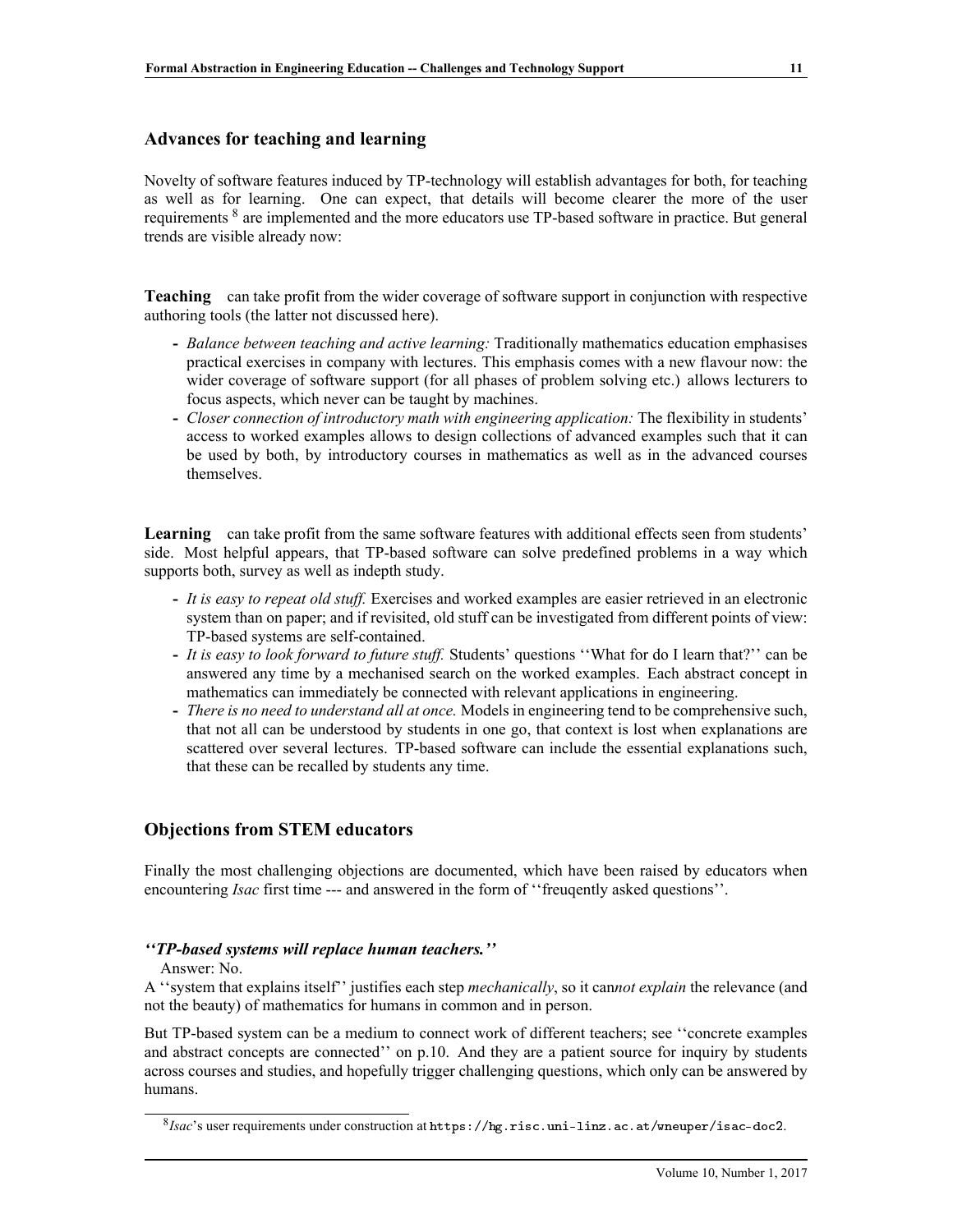## *``TP-based systems are not needed in Mathematics for SE.''*

Answer: Right, not yet.

This objection addresses an introductory course in Software Engineering (SE) which continues a series of courses [17, 19, 20] well established at RISC Linz/Hagenberg. And the answer given contains ``not yet'' for the following reason:

This introductory course aims to provide prerequisites for formal problem solving in a most general way. Formal aspects of "thinking, speaking and writing" in mathematics are taught, deepened in exercises and students' achievements are examined finally --- all tried and tested with good results since decades. So why change a successful course by introduction of a TP-based system? Thus ``no, *not* needed''!

But "not *yet* needed" as long as there are no advanced courses building upon the introductory course --- let's take the abstract concept of ``type'' as an example: This concept would be indispensable in an advanced course on Formal Methods [12], which would include practical exercises on abstract models compararable to those of  $\S1$  and  $\S2$ . In such exercises students would encounter error messages like this one:

```
Type unification failed: Clash of types "_ list" and "_ -> _"
Type error in application: incompatible operand type
Operator: foldr :: (int -> ??'a -> ??'a) -> int list -> ??'a -> ??'a
Operand: ins :: int -> int list
```
Independent from what students have been taught in the introductory course, what exercises they did, some semesters later in the advanced course they might be unable to apply what they have learned, for instance unable to comprehend the above error message.

The issue with teaching and examining abstract concepts like "type" (comparable with "function" from §1; with consolidation as a long-term activity, see §2, supported by continuous re-visiting §2 under various aspects from  $\S$ ) is, that students learn word by word what they have been taught, they repeat even the application in exercises and the examiner is satisfied. But that does not mean, that students are able to apply the abstract concept in another context (see [41] for this phenomenon with functions).

The concise support, which TP-based systems offer in this case, is connection of introductory courses with advanced courses, see "concrete examples and abstract concepts are connected" in  $\S$ 3.

*``My explanations cannot be done better by a machine: I hand out exercises together with (final) results to my students, they do the exercises and compare their results with my results, and if they cannot figure out how to get one of my results, they come to me and I explain.''*

A machine, i.e. TP-based software, cannot explain better than a human, right. But besides many possibilities to fail with explanations (students asks a question inappropriately, students don't admit that they still have not understood, explanations are given just for a specific case (bypassing generalisation), explanations do not match the level of abstraction the student has asked for, etc) there is a principal limitation on humans' explanations:

Explanations from human to human appeal to common sense, advocate examples and analogies which call for human imagination based on sensual perception --- however there are abstract concepts (e.g. ring, field, imaginary number, . . . ), which cannot be related to sensual perception, which gain meaning only from formal operation on them --- and these operations are presented *better by a machine*. And if the machine lures into trial & error learning, experiences are gathered which foster abstraction eventually.

*``A machine just justifying steps cannot teach abstraction.''* Right, there is no machine able to *teach* abstraction --- rather, TP-based systems support to *learn* abstraction: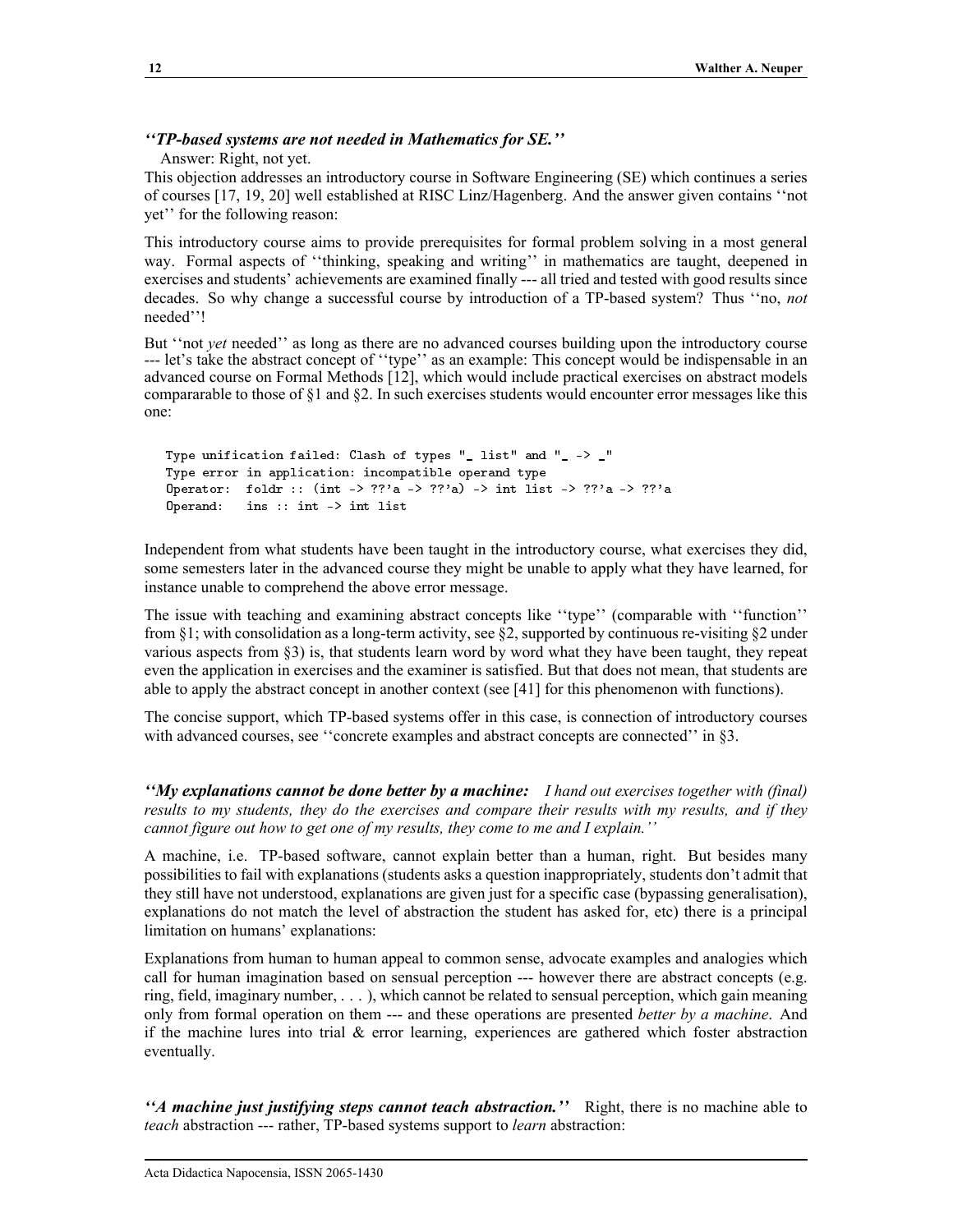The learning opportunities made available by a TP-based system is to do *many* steps and to re-do them, to switch between detail and survey, to switch between ``decomposition and construction'' and to change levels of abstraction according to  $\S$ 3 on p.9.

An analogy to learning chess appears might clarify th situation: chess software just does mechanically step by step --- but the learner's brain works on a much higher level: it compares, combines, concludes from the steps observed and builds up individual experience, which prepares for better playing chess eventually.

*``A machine induces senseless drill & practice''.* This objection usually is caused by two kinds of confusion:

The first one confuses old-fashioned software for drill & practice with TP-based systems; so this paper should have clarified this kind of confusion

The second one confuses interactive operation on mechanised mathematics with reminiscences of mathematics education critisised by [46], when students copied problem solutions from blackboard to their notebook, learned the algorithms by drill & practice and all that learning happened without understanding --- and now operating on mathematics mechanised in computers appears as bad as it was in these former times.

However, TP-based systems can request students to actively do steps in problem solving by adaptive user-guidance [38], such a system has more knowledge under the surface, than an average student can investigate, and a student can ask for the underlying knowledge at any step. So TP-based systems are tools appropriate for projects like [5, 6, 9] and meet the recommendations given by [46].

# **4 Conclusions**

The paper is summarised as follows: Models in engineering science, for instance the wave equation, are composed from physical and mathematical concepts. The concepts and their composition are comprehensive sucht that many details need to be dropped in order to comprehend them ("economy of thinking"  $§1$ ).

In particular, details concerning sensual experience and concrete representation need to be dropped in order to get the essential properties into focus. While the concrete details are emphasised in early phases of education and at lower levels of abstraction, essential properties are most clearly captured by formal expressions  $--$  and these are hard to comprehend for students ("abstraction as a process"  $\S$ 2).

This paper proposes a novel approch to foster better understanding of comprehensive models in engineering science: Provide a new generation of educational software ("systems that explain themselves''  $\S$ 2), which represents problem solving close to traditional paper&pencil work, but underneath has all knowledge available in high abstraction such that all mathematical objects are deduced from first principles (i.e. the axioms of natural deduction).

Given complete deductive justification, such systems explain themselves. If used from the beginning in problem solving, these systems continuously offer students to experience abstraction at a high level, which can be inspected on demand.

And these systems provide guided interaction in problem solving such that students can gain familiarity with formal abstraction on their individual ways and at their own pace --- as a preparation for better understanding comprehensive models in engineering sciences eventually ("interactive operation") fostering abstraction"  $\S$ 2).

Conclusions for immediate action are: Stakeholders in engineering education on the one side, and stakeholders in (Computer) Theorem Proving (TP) on the other side, are invited to joint projects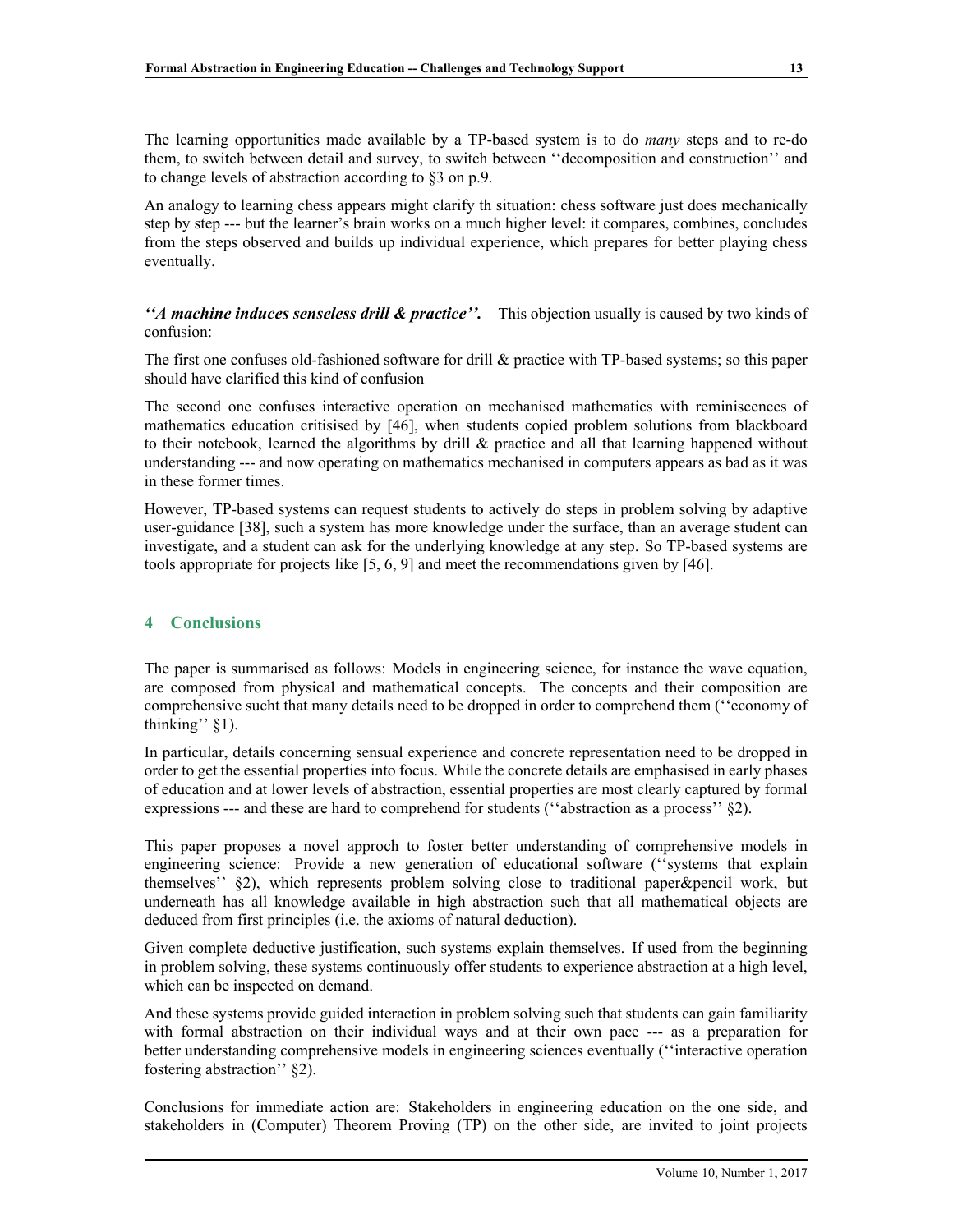realising the promises addressed in this paper.

#### **References**

- [1] Archive of Formal Proofs. <http://afp.sourceforge.net>. URL looked up Sep.2016.
- [2] Generic proof assistant "Isabelle". <http://isabelle.in.tum.de/>. Knowledge built from Higher-Order Logic (HOL). URL looked up Sep.2016.
- [3] Isac-project. <http://www.ist.tugraz.at/isac/History>. URL looked up Sep.2016.
- [4] Slide movie on specifying sub-problems and determining a sequence. [http://www.ist.tugraz.](http://www.ist.tugraz.at/projects/isac/publ/movie-sub-problems.pdf) [at/projects/isac/publ/movie-sub-problems.pdf](http://www.ist.tugraz.at/projects/isac/publ/movie-sub-problems.pdf). URL looked up Sep.2016.
- [5] (2002). Pathway, the pathway to enquiry based science teaching. <http://pathway.ea.gr/>, URL looked up Jul.2016.
- [6] (2014). Creative little scientists. <http://www.creative-little-scientists.eu/>, URL looked up Jul.2016.
- [7] Back, R.-J. E-math, improving competence in mathematics using new teaching methods and ICT. <http://www.imped.fi/e-math/>. URL looked up Jul.2016.
- [8] Back, R.-J. and Wright, J. v. (2006). *Mathematics with a Little Bit of Logic: Structured Derivations in High-School Mathematics*. Manuscript.
- [9] Baptist, P. SINUS a trademark for improving mathematics and science education in Germany. <http://www.sinus-transfer.de/>. URL looked up Jul.2016.
- [10] Baptist, P. and Raab, D. (2007). SINUS Transfer. Steigerung der Effizienz des mathematischnaturwissenschaftlichen Unterrichts. Tech. rep., Zentrum zur Fˆrderung des mathematischnaturwissenschaftlichen Unterrichts, Universität Bayreuth. [http://www.sinus-transfer.de/](http://www.sinus-transfer.de/fileadmin/MaterialienBT/sinus-transfer.pdf) [fileadmin/MaterialienBT/sinus-transfer.pdf](http://www.sinus-transfer.de/fileadmin/MaterialienBT/sinus-transfer.pdf).
- [11] Bertot, Y. and Casteran, P. (2004). *Coq'Art: The Calculus of Inductive Constructions*. Texts in Theoretical Computer Science. An EATCS Series. Springer Verlag. ISBN: 978-3-540-20854-9.
- [12] Bjørner, D. (2006). *Software Engineering*, vol. 1,2,3 of *Texts in Theoretical Computer Science*. Springer, Berlin, Heidelberg.
- [13] Bjørner, D. (2009). *Domain Engineering. Technology Management, Research and Engineering*, vol. 4 of *COE Research Monograph Series*. JAIST Press, Nomi, Japan.
- [14] Bjørner, D. (2013). *Domain Science and Engineering as a Foundation for Computation for Humanity*, chap. 7, 159--177. Francis & Taylor. In: J.Zander & P.J.Mosterman (eds.), Computational Analysis, Synthesis, and Design of Dynamic Systems.
- [15] Botana, F., Hohenwarter, M., Janičić, P., Kovács, Z., Petrović, I., Recio, T. and Weitzhofer, S. (2015). Automated theorem proving in GeoGebra: Current achievements. *Journal of Automated Reasoning*, 55(1):39--59. doi:http://dx.doi.org/10.1007/s10817-015-9326-4.
- [16] Breitschuh, J., Sonnenschein, E., Fuchs, J. and Albers, A. (2016). Fachliches Problemlösen in der Maschinenkonstruktion --- Untersuchung von Struktur und Erlernbarkeit mittels multimodaler Technikmodelle. *Journal of Technology Education (JOTED)*, 4(2):212--232. [http://www.](http://www.journal-of-technical-education.de/index.php/joted/article/view/86/100) [journal-of-technical-education.de/index.php/joted/article/view/86/100](http://www.journal-of-technical-education.de/index.php/joted/article/view/86/100).
- [17] Buchberger, B. Thinking, Speaking, Writing. Lecture Notes. RISC-Linz, Austria.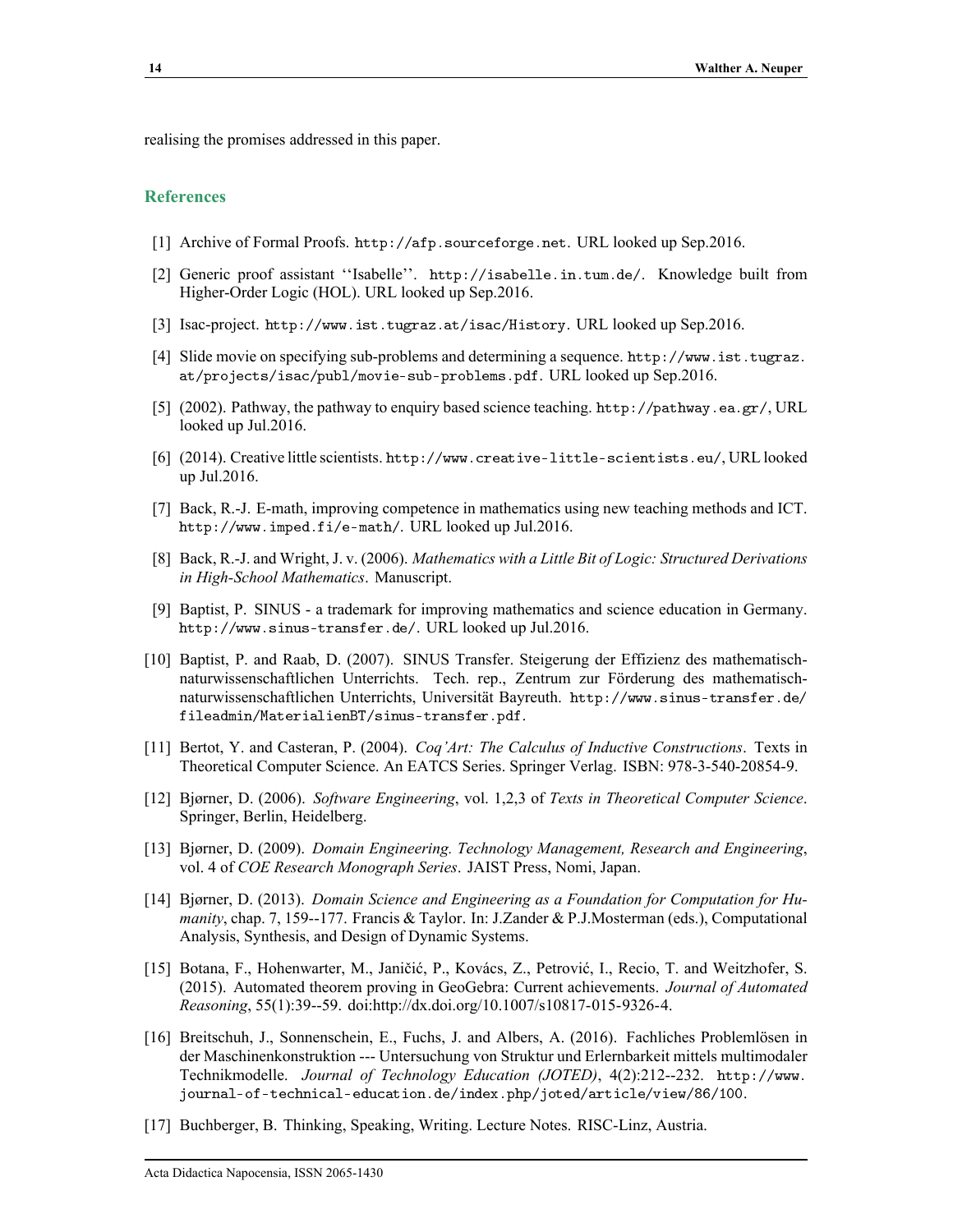- [18] Buchberger, B. (2005). Mathematik: Die Kunst des effektiven Handelns. Invited talk at MathSpace, Wien.
- [19] Buchberger, B. and Lichtenberger, F. (1981). *Mathematics for Computer Science I The Method of Mathematics (German)*. Springer, Berlin, Heidelberg, New York. Second Edition.
- [20] Buchberger, B. and Lichtenberger, F. (1981). *Mathematik für Informatiker I*. Springer-Verlag Berlin Heidelberg New York.
- [21] Dreyfus, T. (2012). Constructing abstract mathematical knowledge in context. In: *12th nternational Congress on Mathematical Education*. Seoul, Korea. [http://www.icme12.org/upload/](http://www.icme12.org/upload/submission/1953_f.pdf) [submission/1953\\_f.pdf](http://www.icme12.org/upload/submission/1953_f.pdf).
- [22] El-Demerdash, M., Lealdino, P. and Mercat, C. (2016). The effectiveness of kinesthetic approach in developing mathematical function graphs recognition and understanding at university level. Presentation at CADGME'16, <http://mc2-project.eu/>.
- [23] Farmer, W. (2000). A proposal for the development of an interactive mathematics laboratory for mathematics eduction. In: *CADE-17 Workshop on Deduction Systems for Mathematics Education*, 20--25.
- [24] Farmer, W. M. Imps, interactive mathematical proof system. <http://imps.mcmaster.ca/>. URL looked up Jul.2016.
- [25] Farmer, W. M., Guttman, J. D. and Fábrega, F. J. T. (1996). IMPS: An updated system description. In: McRobbie, M. and Slaney, J. (Eds.), *Automated Deduction---CADE-13*, vol. 1104 of *Lecture Notes in Computer Science*, 298--302. Springer-Verlag.
- [26] Ferrari, P. (2003). Abstraction in mathematics. *Phil. Trans. R. Soc. Lond.*, 358(1435):1225--1230.
- [27] Gordon, M. and Melham, T. (1993). *Introduction to HOL: a theorem proving environment for higher order logic*. Cambridge University Press.
- [28] Harrison, J. (2009). Hol light: An overview. In: *Proceedings of TPHOLs*, vol. 5674 of *LNCS*, 60--66. Springer.
- [29] Janičić, P. (2006). GCLC --- a tool for constructive euclidean geometry and more than that. In: *Mathematical Software -- ICMS 2006*, 4151, 58--73.
- [30] Kortenkamp, U. and Richter-Gebert, J. (2007). *The Interactive Geometry Software Cinderella.2*. Springer-Verlag New York, Inc., Secaucus, NJ, USA.
- [31] Kühnel, W., Bandelt, H.-J., Jahnke, T., Klein, H.-P., Remus, D., Schweighofer, M., Sonar, T., Spindler, M. and Walcher, S. (2015). Zur neuen Schulmathematik im Abitur --- Die Bildungsstandards der MKM von 2012. *Mitteilungen der DMV*, 23:106--109.
- [32] Lichtblau, S. Motion of two masses connected by springs. [http://demonstrations.](http://demonstrations.wolfram.com/MotionOfTwoMassesConnectedBySprings/) [wolfram.com/MotionOfTwoMassesConnectedBySprings/](http://demonstrations.wolfram.com/MotionOfTwoMassesConnectedBySprings/). Wolfram Demonstrations Project. URL looked up Sep.2016.
- [33] Mitchelmore, M. and White, P. (2004). Abstraction in mathematics and mathematics learning. In: *Proceedings of the 28th Conference of the International Group for the Psychology of Mathematics Education*, vol. 3, 329 -- 336. [https://www.emis.de/proceedings/PME28/RR/](https://www.emis.de/proceedings/PME28/RR/RR031_Mitchelmore.pdf) [RR031\\_Mitchelmore.pdf](https://www.emis.de/proceedings/PME28/RR/RR031_Mitchelmore.pdf).
- [34] Mitchelmore, P., M.C.and White (2012). Abstraction in mathematics learning. In: *Encyclopedia of the sciences of learning*, 31--33. Springer, New York. doi:10.1007/978-1-4419-1428-6\_516. [http://www.merga.net.au/documents/MERJ\\_19\\_2\\_Editorial.pdf](http://www.merga.net.au/documents/MERJ_19_2_Editorial.pdf).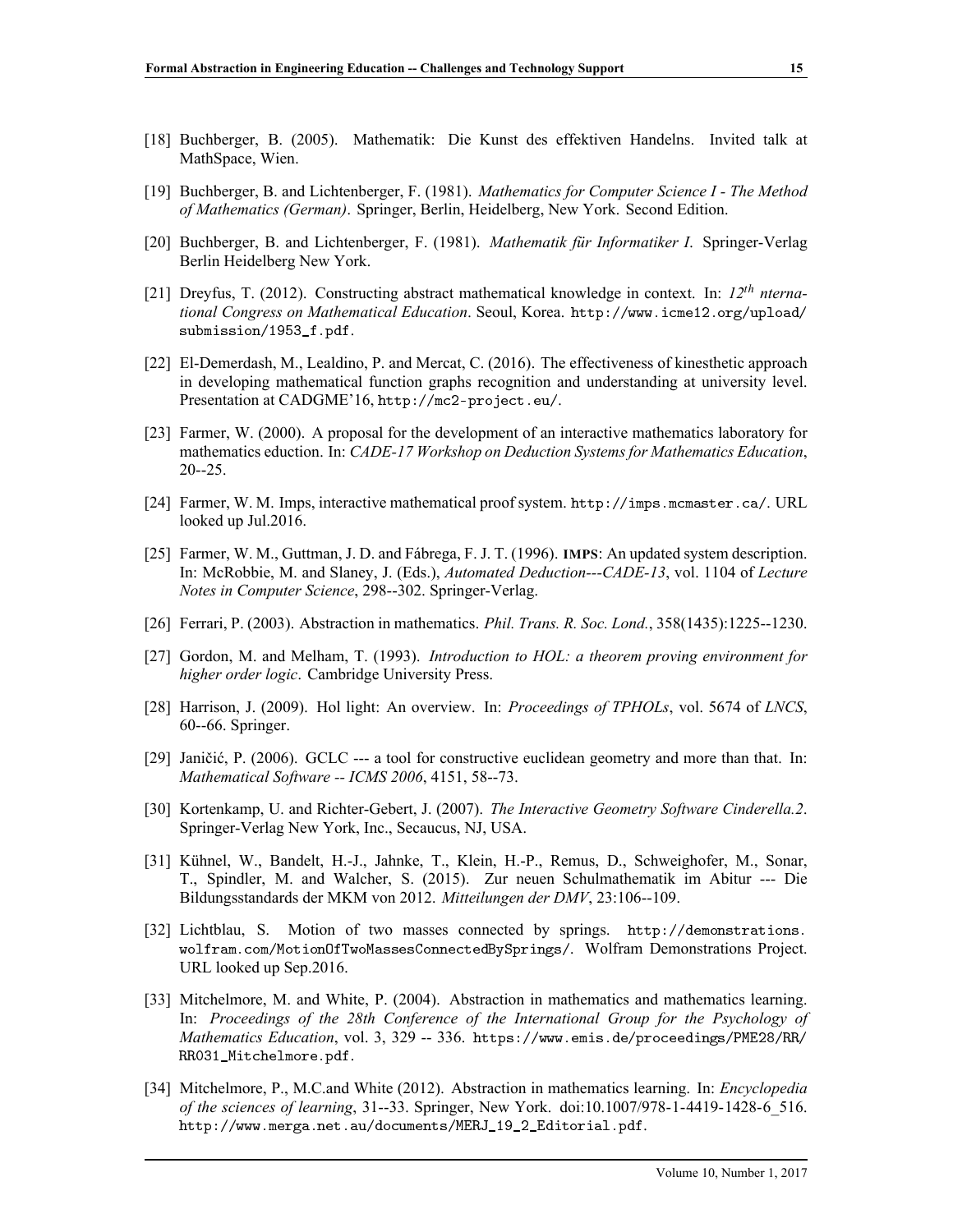- [35] Narboux, J. (2007). GeoProof: A user interface for formal proofs in geometry. In: *MathUI 07*. Linz, Austria. URL <https://hal.inria.fr/inria-00495958>.
- [36] Nederpelt, R. P., Geuvers, J. H. and de Vrijer, R. C. (1994). *Selected Papers on Automath*. Vol. 133 of Studies Logic. Elsevier, Amsterdam. ISBN 0-444-89822-0.
- [37] Neuper, W. (2012). Automated generation of user guidance by combining computation and deduction. In: Quaresma, P. and Back, R.-J. (Eds.), *Electronic Proceedings in Theoretical Computer Science*, vol. 79, 82--101. Open Publishing Association. doi:10.4204/EPTCS.79.5. <http://eptcs.web.cse.unsw.edu.au/paper.cgi?THedu11.5>.
- [38] Neuper, W. (2016). Lucas-interpretation from users' perspective. In: *Joint Proceedings of the FM4M, MathUI, and ThEdu Workshops, Doctoral Program, and Work in Progress at the Conference on Intelligent Computer Mathematics*, 83--89. Bialystok, Poland. [http://](http://cicm-conference.org/2016/ceur-ws/CICM2016-WIP.pdf) [cicm-conference.org/2016/ceur-ws/CICM2016-WIP.pdf](http://cicm-conference.org/2016/ceur-ws/CICM2016-WIP.pdf).
- [39] Neuper, W. (2016). Rigor of TP in educational engineering software. In: *Joint Proceedings of the FM4M, MathUI, and ThEdu Workshops, Doctoral Program, and Work in Progress at the Conference on Intelligent Computer Mathematics*, 90--95. Bialystok, Poland. [http:](http://cicm-conference.org/2016/ceur-ws/CICM2016-WIP.pdf) [//cicm-conference.org/2016/ceur-ws/CICM2016-WIP.pdf](http://cicm-conference.org/2016/ceur-ws/CICM2016-WIP.pdf).
- [40] Nipkow, T., Paulson, L. and Wenzel, M. (2002). *Isabelle/HOL --- A Proof Assistant for Higher-Order Logic*, vol. 2283 of *LNCS*. Springer. doi:10.1007/3-540-45949-9.
- [41] Nitsch, R., Fredebohm, A., Bruder, R. et al. (2015). With functions in secondary mathematics education --- empirical examination of a competence structure model. *Int. J. of Sci. and Math Educ.*, 13(657). doi:10.1007/s10763-013-9496-7.
- [42] OECD (2013). PISA 2015, draft mathematics framework. Draft subject to possible revision after the field trial, OECD, 2, rue Andre Pascal 75775, Paris, Cedex 16, France. [https://www.oecd.org/pisa/pisaproducts/Draft%20PISA%202015%](https://www.oecd.org/pisa/pisaproducts/Draft%20PISA%202015%20Mathematics%20Framework%20.pdf) [20Mathematics%20Framework%20.pdf](https://www.oecd.org/pisa/pisaproducts/Draft%20PISA%202015%20Mathematics%20Framework%20.pdf) [Retrieved 2.Jul.2016].
- [43] Owre, S., Rajan, S., Rushby, J., Shankar, N. and Srivas, M. (1996). PVS: Combining specification, proof checking, and model checking. In: Alur, R. and Henzinger, T. (Eds.), *Computer-Aided Verification*, 411--414. CAV'96.
- [44] Quaresma, P. and Santos, V. (2014). Visual geometry proofs in a learning context. In: *Proceedings of the 4th International Workshop on Theorem Proving Components for Educational Software*, 1--7.
- [45] Riser, J. (1970). Gentzen Gerhard. Investigations into logical deduction. english translation of 4422 by szabo m. e.. american philosophical quarterly, vol. 1 (1964), pp. 288-306, and vol. 2 (1965), pp. 204-218.bernays paul. introduction. therein, vol. 1, p. 288. *The Journal of Symbolic Logic*, 35:144--145. doi:10.1017/S0022481200092604. URL [http://journals.cambridge.](http://journals.cambridge.org/article_S0022481200092604) [org/article\\_S0022481200092604](http://journals.cambridge.org/article_S0022481200092604).
- [46] Rocard, M. and al. (2007). Science education NOW: A renewed pedagogy for the future of europe. Tech. rep., European Communities, Directorate-General for Research, [http://ec.europa.eu/research/science-society/document\\_library/pdf\\_](http://ec.europa.eu/research/science-society/document_library/pdf_06/report-rocard-on-science-education_en.pdf) [06/report-rocard-on-science-education\\_en.pdf](http://ec.europa.eu/research/science-society/document_library/pdf_06/report-rocard-on-science-education_en.pdf).
- [47] Steiner, W. (2015). Vorlesungsskriptum Technische Mechanik III. FH OÖ, Fakultät für Technik und Umweltwissensschaften.